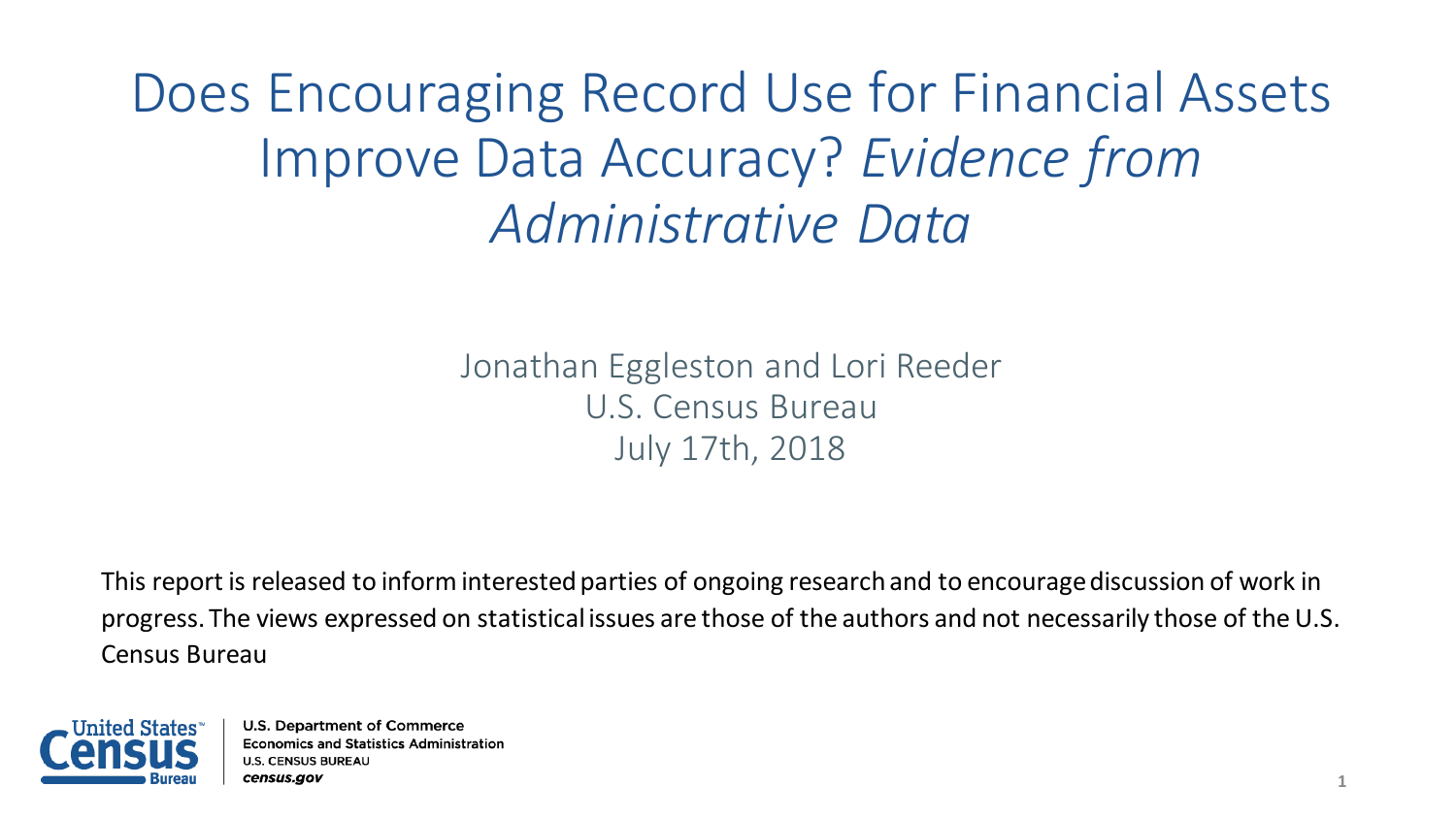# Audience Question #1

- Raise your hand if you have any of the following types of bank accounts:
	- Savings Account
	- Interest-Earning Checking Account
	- Money Market Account
	- Certificate Of Deposit (CDs)

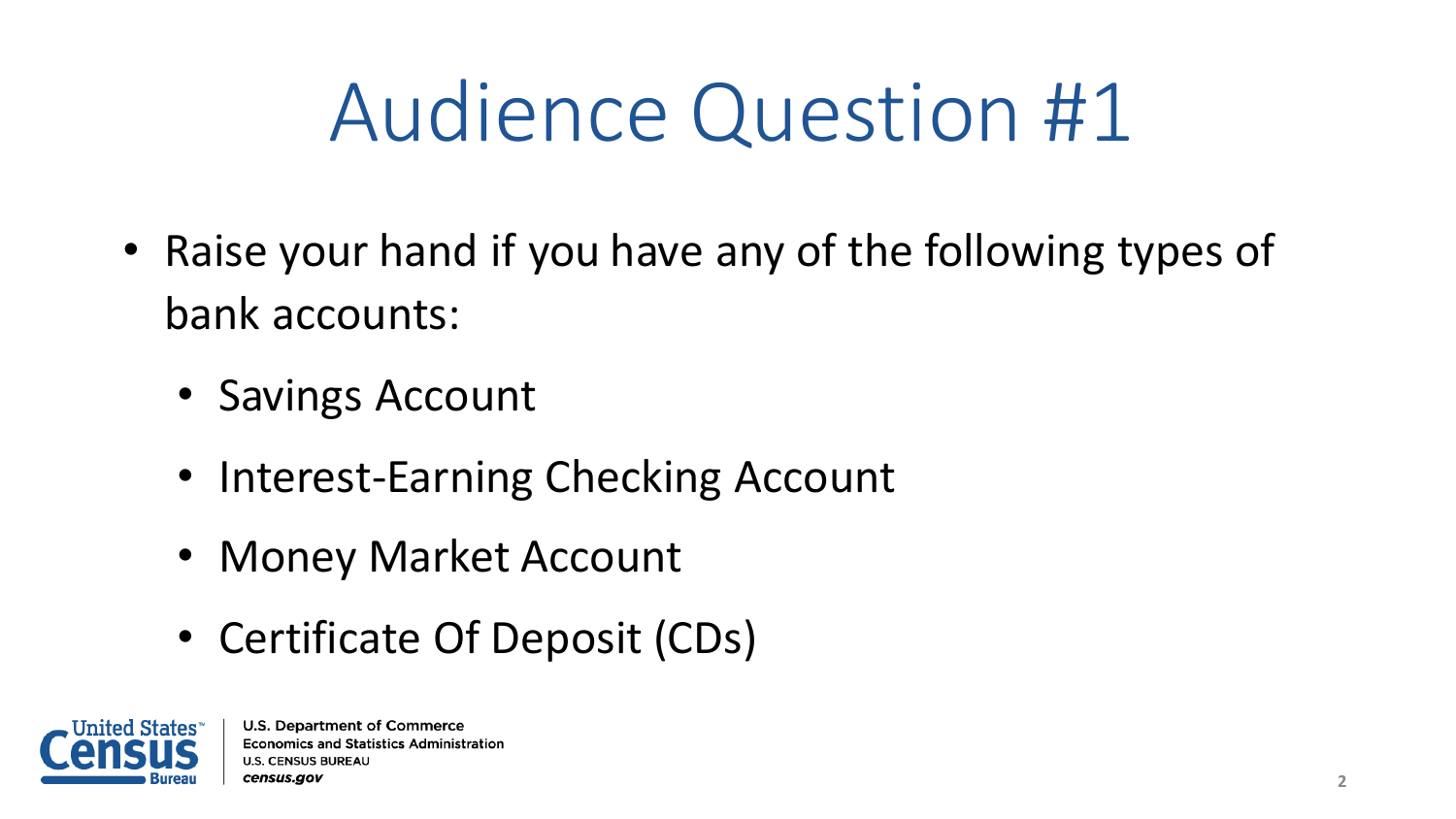# Audience Question #2

- Keep your hand raised if you know the answer to this question:
	- *How much interest income did you receive from your bank account between March 1st, 2018 and June 30th , 2018?*

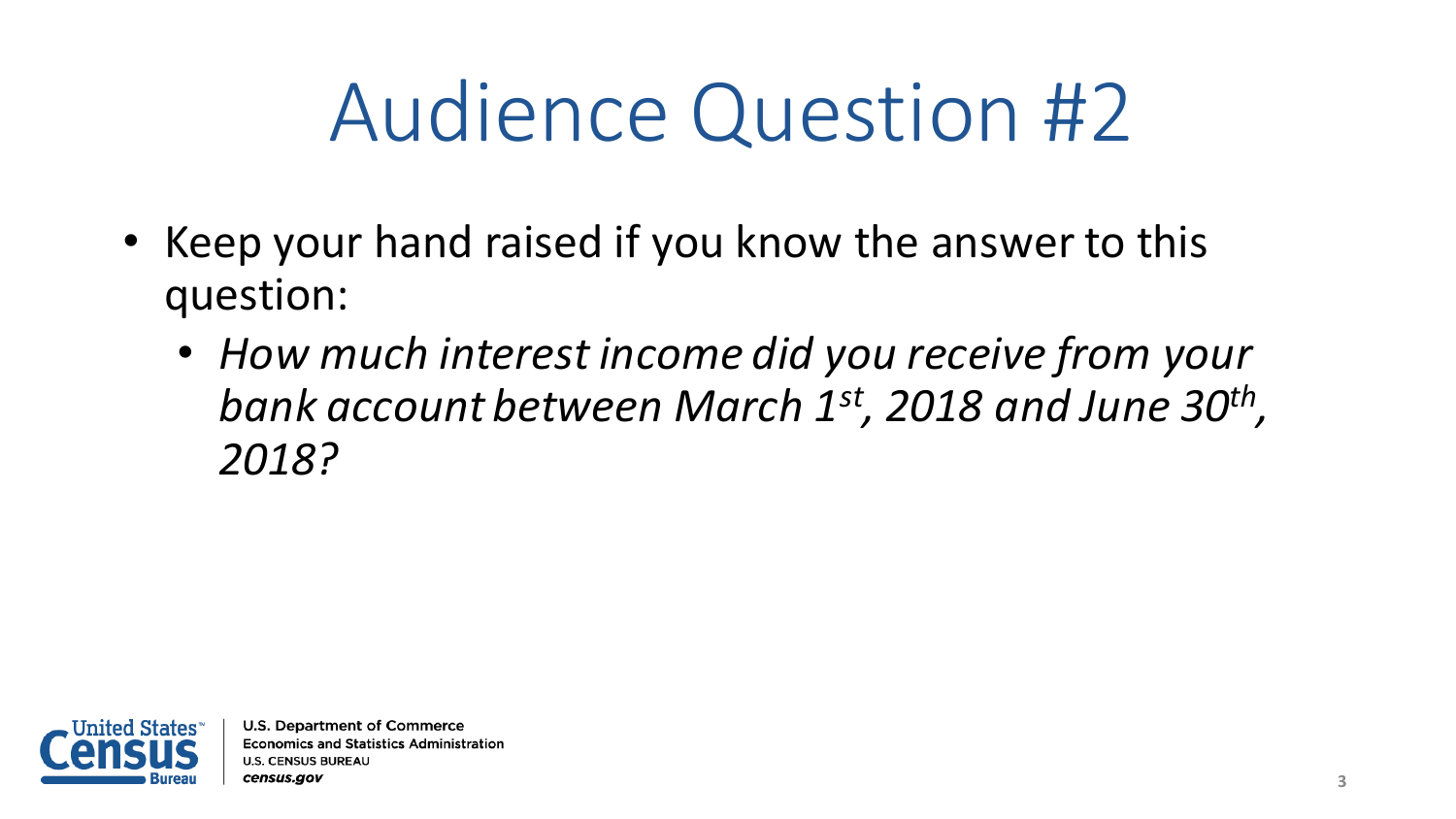## Assets & Measurement Error

- Problem: Many people are unaware of how much income they receive from their assets
- Problem could cause
	- Inaccurate data
	- Inaccurate measurement of income equality

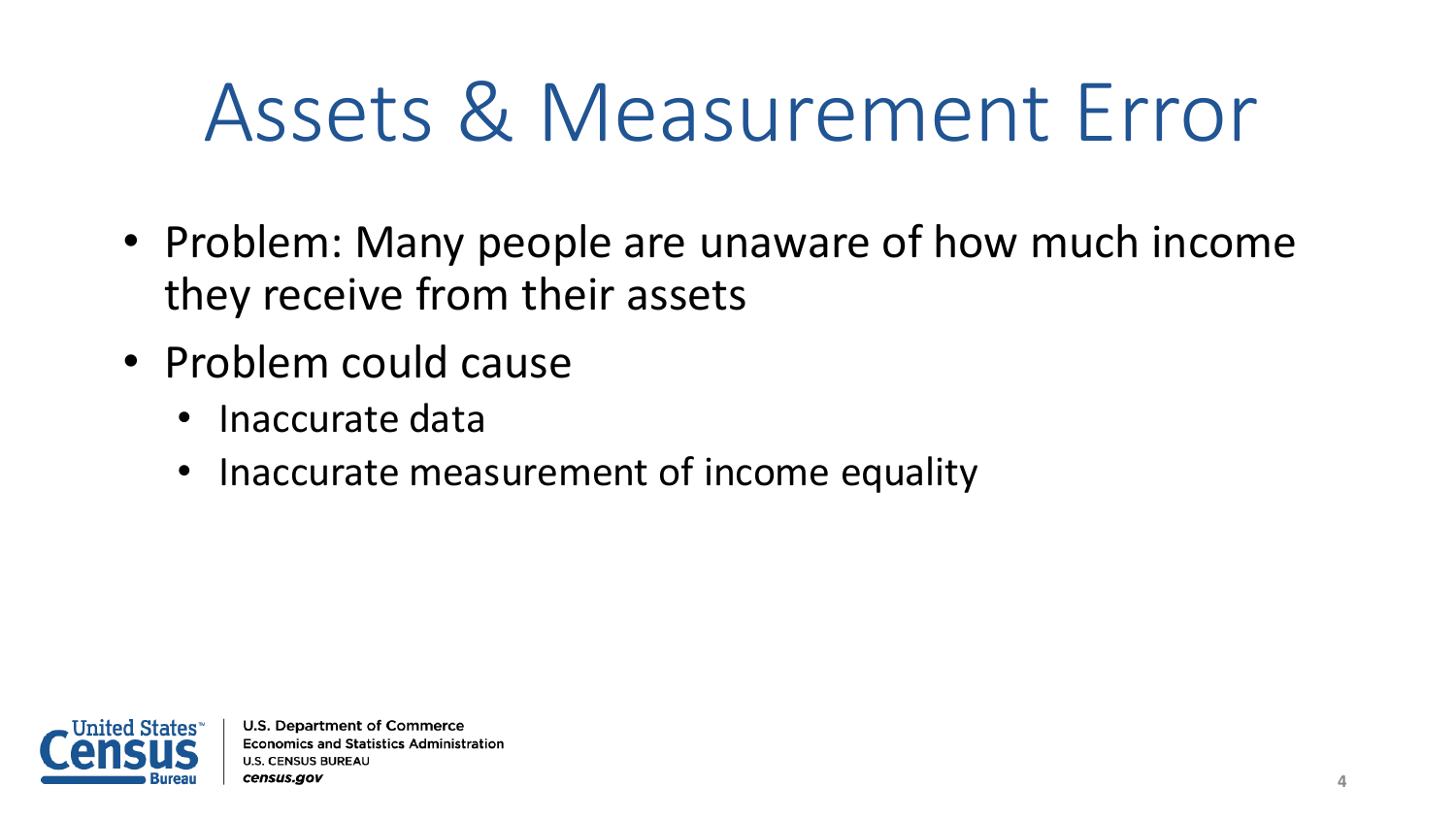## Assets & Measurement Error

- Potential solutions
	- Conduct interviews around tax season
	- **Encourage respondents to consult financial records**

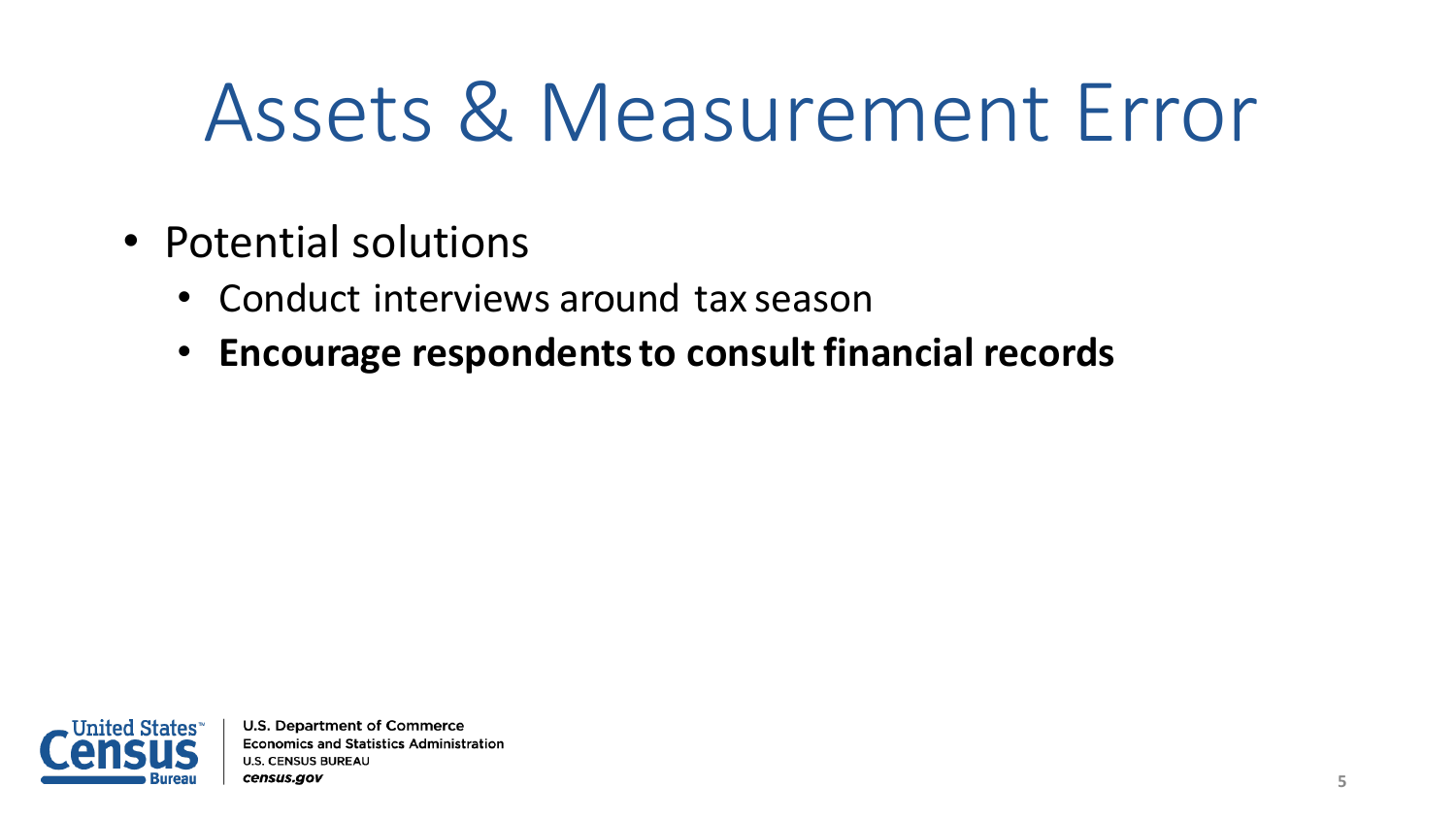### Record Use

- Benefits of encouraging record use unclear
	- Respondents who use records may already be aware of their finances
	- Experimental studies (Couper et al. 2013, Murphy et al. 2015): No significant effect of record use on measurement error

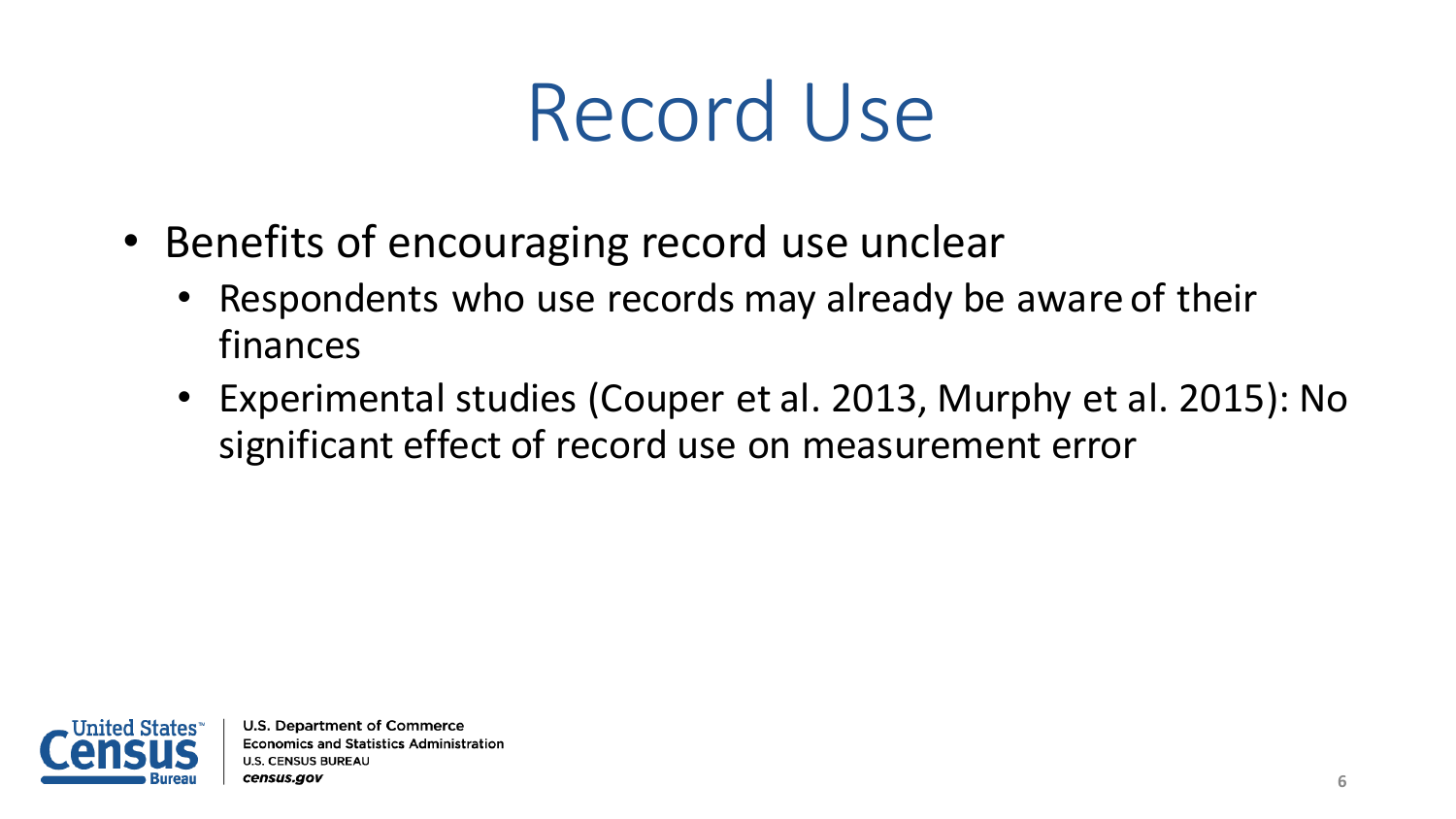Potential Limitations of Previous Experimental Studies

- Use indicators of measurement error, such as rounding, which may or may not be associated with actual measurement error
- Power Issues
	- Small sample size
	- Effect of experimental manipulation on record use was relatively small
	- Our estimates: Power around 10% in these experimental studies

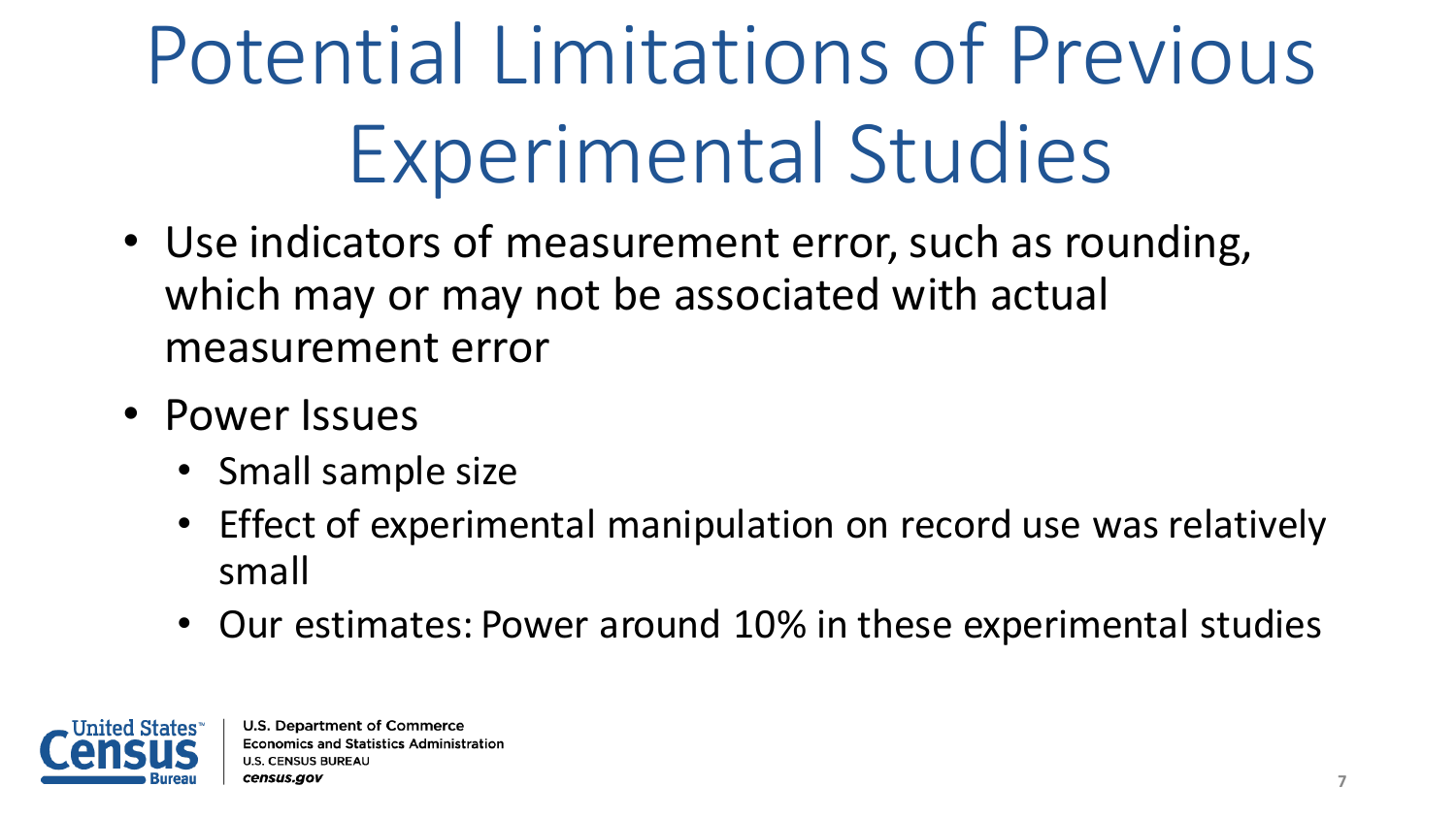# Our Study

- Compare survey to administrative data: More direct indicator of measurement error
- Novel estimation strategy: We use various measures of respondent motivation and precision to account for nonrandom selection
- Findings
	- Record use associated with a 21 to 43 percent decrease in measurement error
	- Record use increases interview length by 2.2%

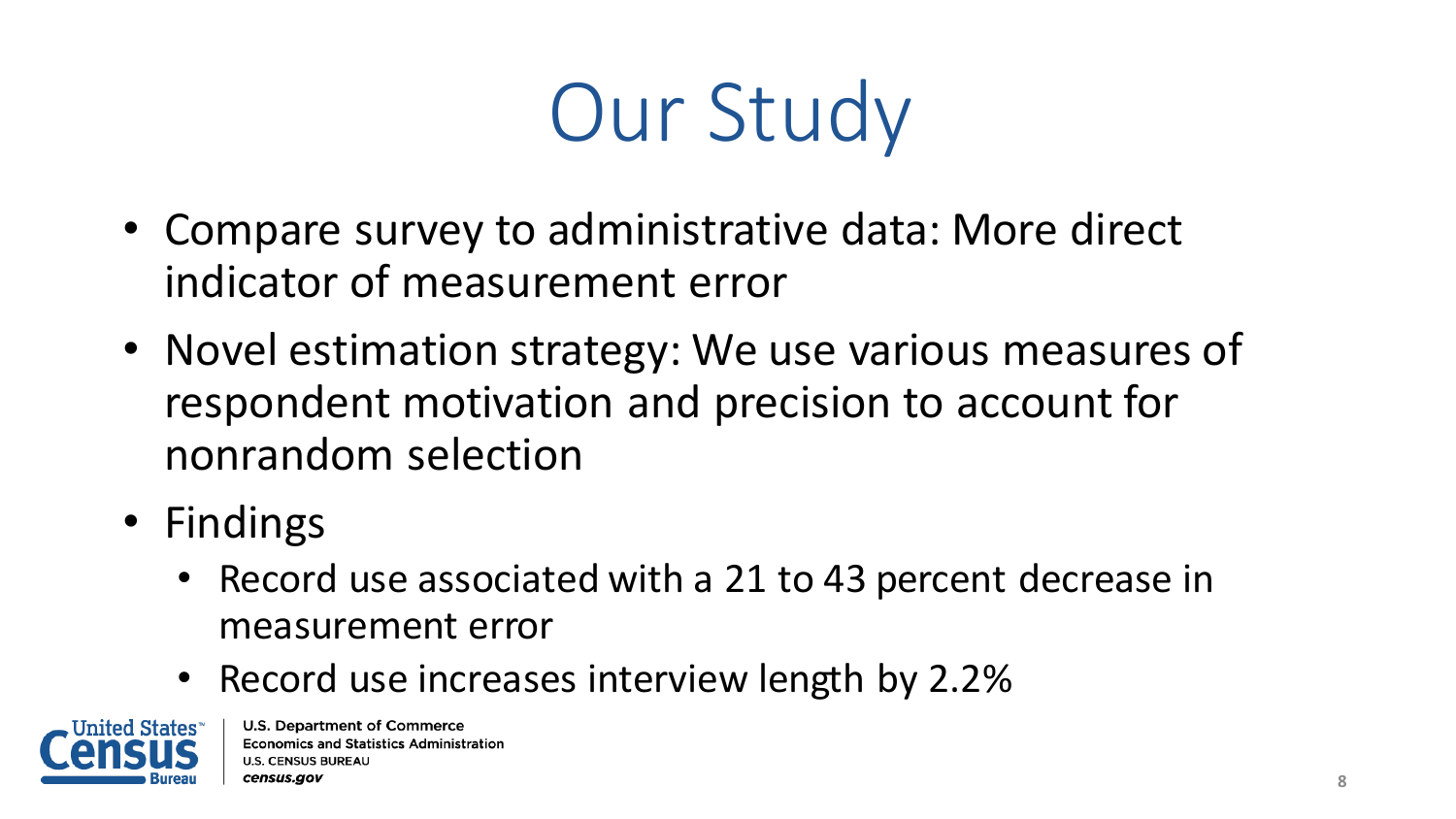#### Data

- Administrative Data: IRS 1040 Tax Returns
- Survey Data: 2014 Panel of the Survey of Income and Program Participation (Wave 1)
- Variables on income from assets
	- Interest Income
	- Dividend Income
	- Gross Rental Income
- Sample Restrictions
	- Matched to IRS 1040
	- Positive (non-zero) asset income in both SIPP & IRS 1040

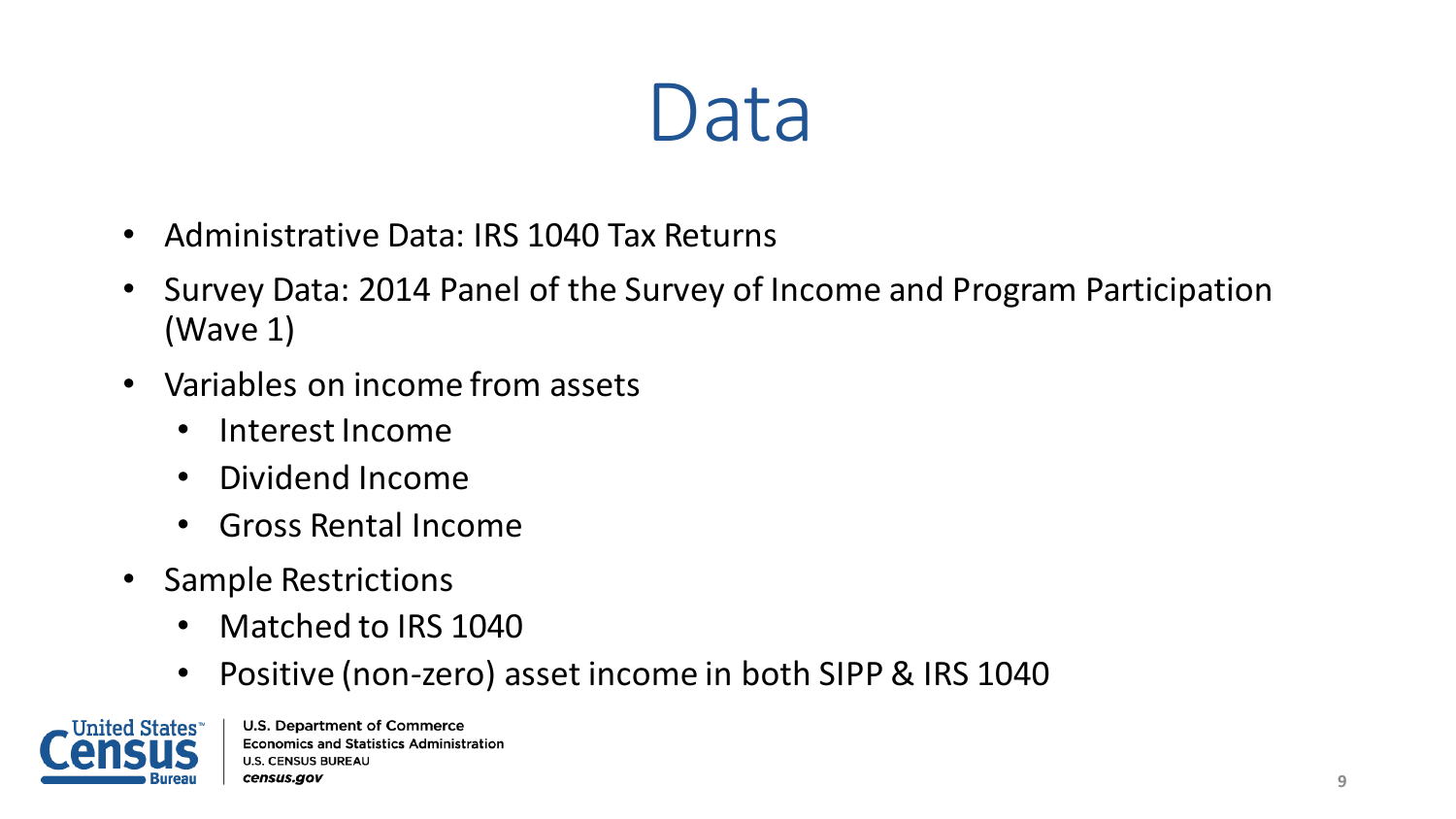# Key Explanatory Variables

- Main variable: Indicator of consulting records for asset questions
	- 26% of respondents consulted records in 2014 SIPP (Wave 1)
	- Issue: respondents who consult records may be more engaged respondents who give accurate data, even if they didn't consult records

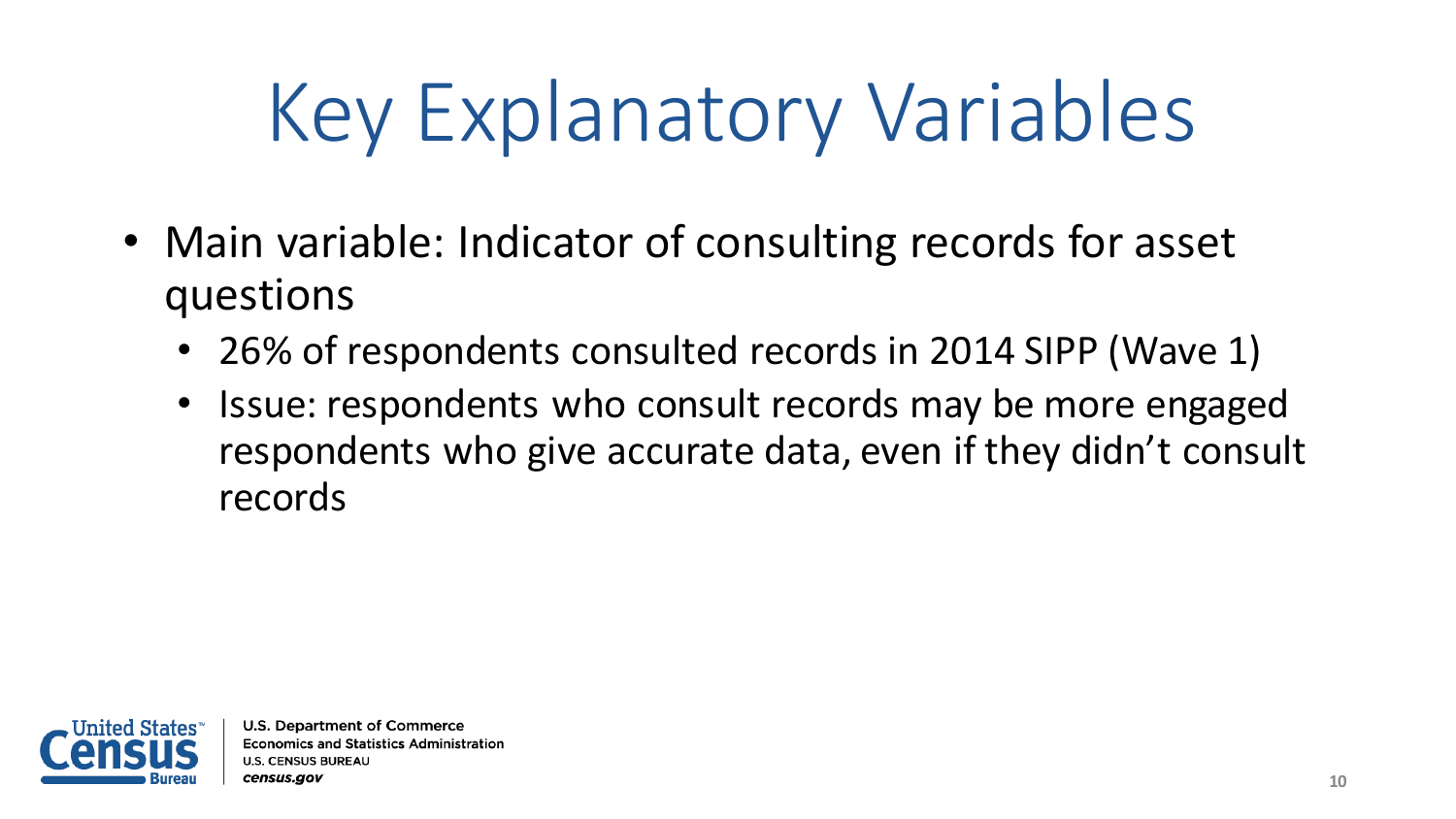# Key Explanatory Variables

- Novel Method: Proxy variables for overall data accuracy
	- Respondent's average time per question
	- Respondent's item nonresponse rate for financial questions
	- Respondent's average amount of rounding for financial questions
- Key assumption: Proxy variables account for all confounding factors that are correlated with both
	- Measurement error in asset income
	- Record use

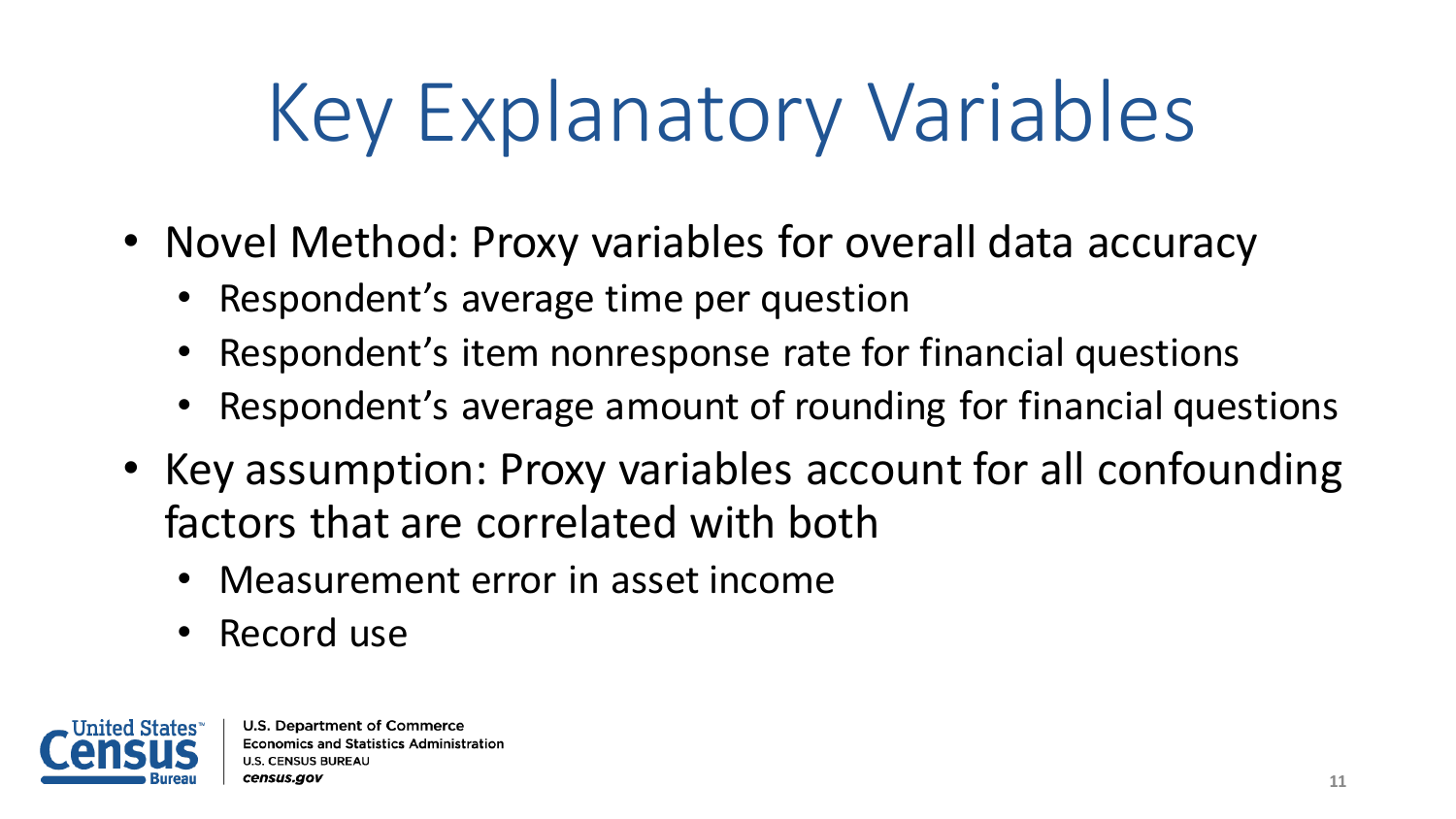|                                                   | <b>Inverse Hyperbolic Sine (IHS) of Absolute Difference</b><br>in Asset Income $\approx$ log(abs(SIPP-IRS)) |                        |                        |                        |                        |                       |
|---------------------------------------------------|-------------------------------------------------------------------------------------------------------------|------------------------|------------------------|------------------------|------------------------|-----------------------|
|                                                   |                                                                                                             | <b>Interest</b>        |                        | <b>Dividend</b>        | Rental                 |                       |
| <b>Record Use</b>                                 | $***-0.375$<br>(0.049)                                                                                      | $***-0.246$<br>(0.053) | $***-0.518$<br>(0.103) | $***-0.353$<br>(0.105) | $***-0.763$<br>(0.262) | $**-0.558$<br>(0.274) |
| <b>Time Per Question</b>                          |                                                                                                             | $-0.006$<br>(0.005)    |                        | $-0.006$<br>(0.009)    |                        | $-0.003$<br>(0.016)   |
| <b>Item Nonresponse</b><br>Rate                   |                                                                                                             | 0.096<br>(0.115)       |                        | 0.102<br>(0.199)       |                        | $-0.050$<br>(0.550)   |
| <b>Rounding Average</b>                           |                                                                                                             | ***.950<br>(0.138)     |                        | $***1.072$<br>(0.251)  |                        | $***2.259$<br>(0.809) |
| <b>Proxy Variables</b>                            | <b>No</b>                                                                                                   | <b>Yes</b>             | <b>No</b>              | Yes                    | <b>No</b>              | Yes                   |
| N. Obs. (Rounded)                                 | 7500                                                                                                        | 7500                   | 2900                   | 2900                   | 1300                   | 1300                  |
| Source: 2014 SIPP panel and 2013 IRS 1040 dataset |                                                                                                             |                        |                        |                        |                        |                       |

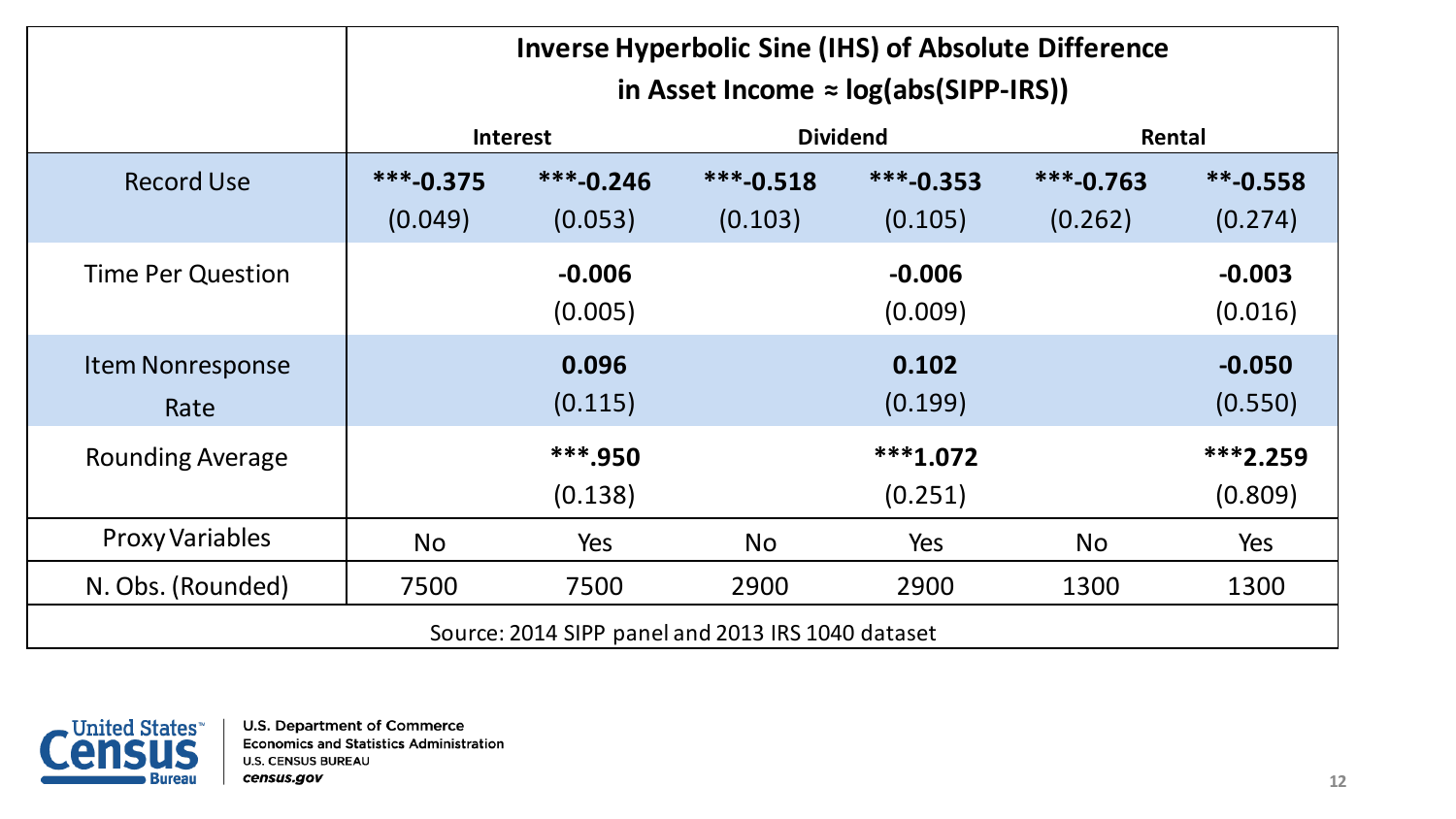|                        | <b>Inverse Hyperbolic Sine (IHS) of Absolute Difference</b><br>in Asset Income $\approx$ log(abs(SIPP-IRS)) |                        |                        |                                                          |                        |                                   |
|------------------------|-------------------------------------------------------------------------------------------------------------|------------------------|------------------------|----------------------------------------------------------|------------------------|-----------------------------------|
|                        | <b>Interest</b>                                                                                             |                        | <b>Dividend</b>        | Rental                                                   |                        |                                   |
| <b>Record Use</b>      | $***-0.375$<br>(0.049)                                                                                      | $***-0.246$<br>(0.053) | $***-0.518$<br>(0.103) | $***-0.353$<br>(0.105)                                   | $***-0.763$<br>(0.262) | $*$ <sup>-</sup> 0.558<br>(0.274) |
| <b>Proxy Variables</b> | <b>No</b>                                                                                                   | Yes                    | <b>No</b>              | Yes                                                      | <b>No</b>              | Yes                               |
|                        | Interest income:<br>21.8% decrease in measurement<br>error                                                  |                        |                        | Rental income:<br>42.8% decrease in<br>measurement error |                        |                                   |

Transformation: Percent decrease =  $e^{\Lambda}(-0.246)-1 = 0.218$ 

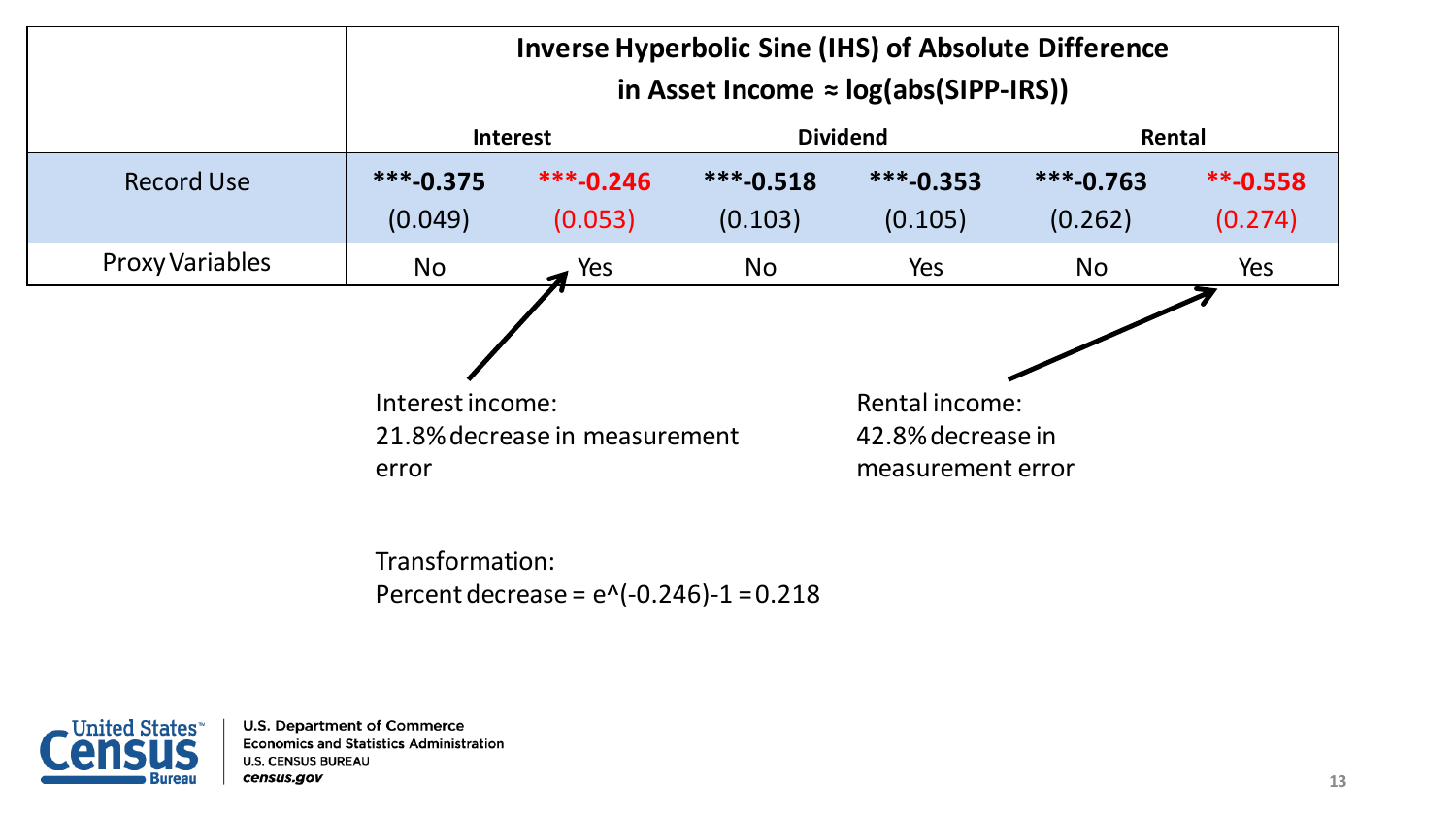|                                                   | <b>Inverse Hyperbolic Sine (IHS) of Absolute Difference</b><br>in Asset Income $\approx$ log(abs(SIPP-IRS)) |                                                                                                                                   |           |                       |           |                       |
|---------------------------------------------------|-------------------------------------------------------------------------------------------------------------|-----------------------------------------------------------------------------------------------------------------------------------|-----------|-----------------------|-----------|-----------------------|
|                                                   | <b>Dividend</b><br><b>Interest</b>                                                                          |                                                                                                                                   |           |                       | Rental    |                       |
| <b>Rounding Average</b>                           |                                                                                                             | 1% increase in average amount of<br>rounding associated with a 0.95%<br>increase in measurement error.<br>₩<br>***.950<br>(0.138) |           | $***1.072$<br>(0.251) |           | $***2.259$<br>(0.809) |
| <b>Proxy Variables</b>                            | <b>No</b>                                                                                                   | Yes                                                                                                                               | <b>No</b> | Yes                   | <b>No</b> | Yes                   |
| N. Obs. (Rounded)                                 | 7500                                                                                                        | 7500                                                                                                                              | 2900      | 2900                  | 1300      | 1300                  |
| Source: 2014 SIPP panel and 2013 IRS 1040 dataset |                                                                                                             |                                                                                                                                   |           |                       |           |                       |

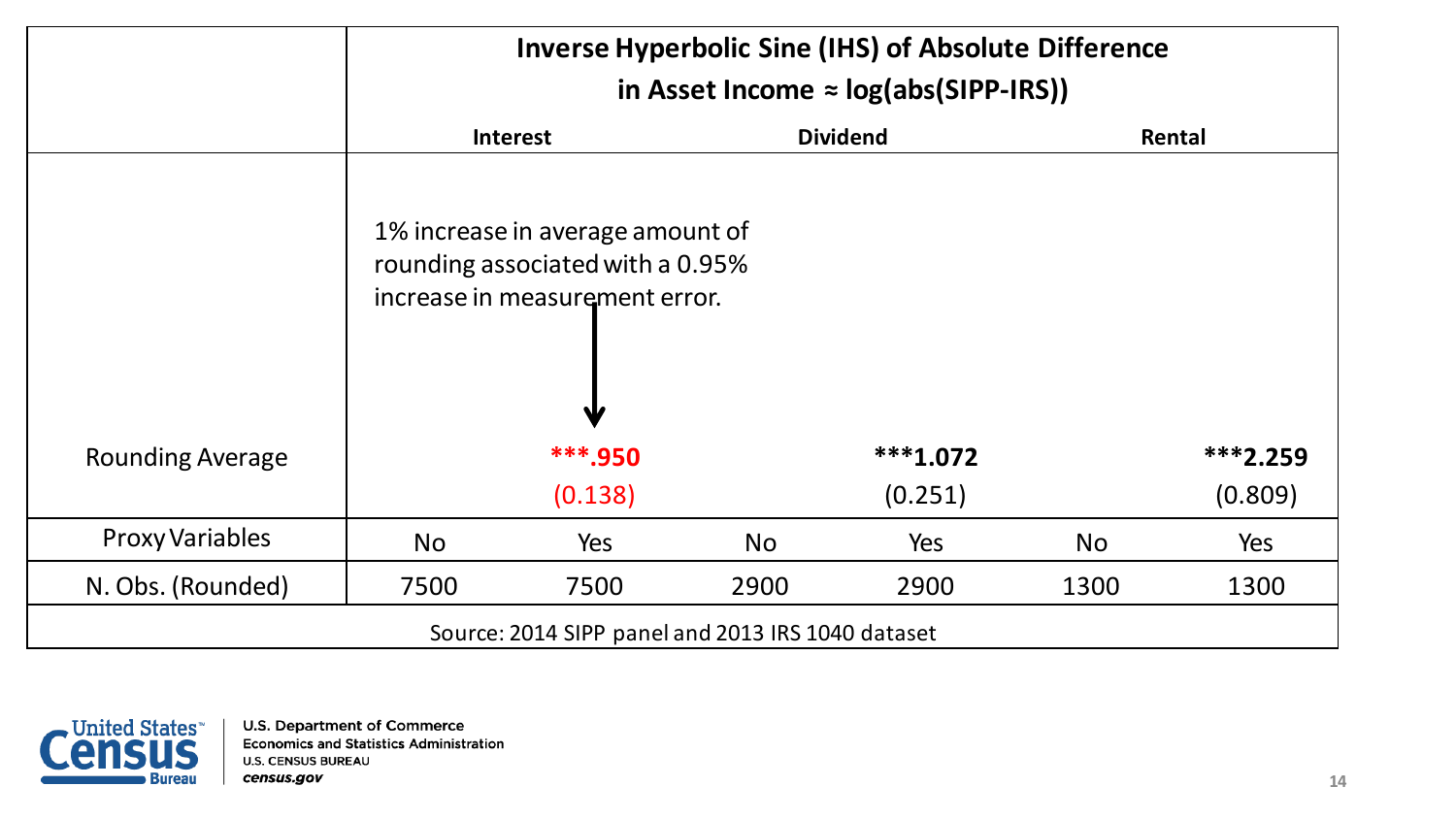# Cost of Record Use

- Previous results: Potential benefit on data accuracy
- Cost: Record users may spend more time per question
	- Increase in respondent burden
	- Monetary cost for interviewer time
- Question: Does record use increase interview time, after controlling for other respondent characteristics?
	- Our contribution: First to control for confounding factors in a regression framework

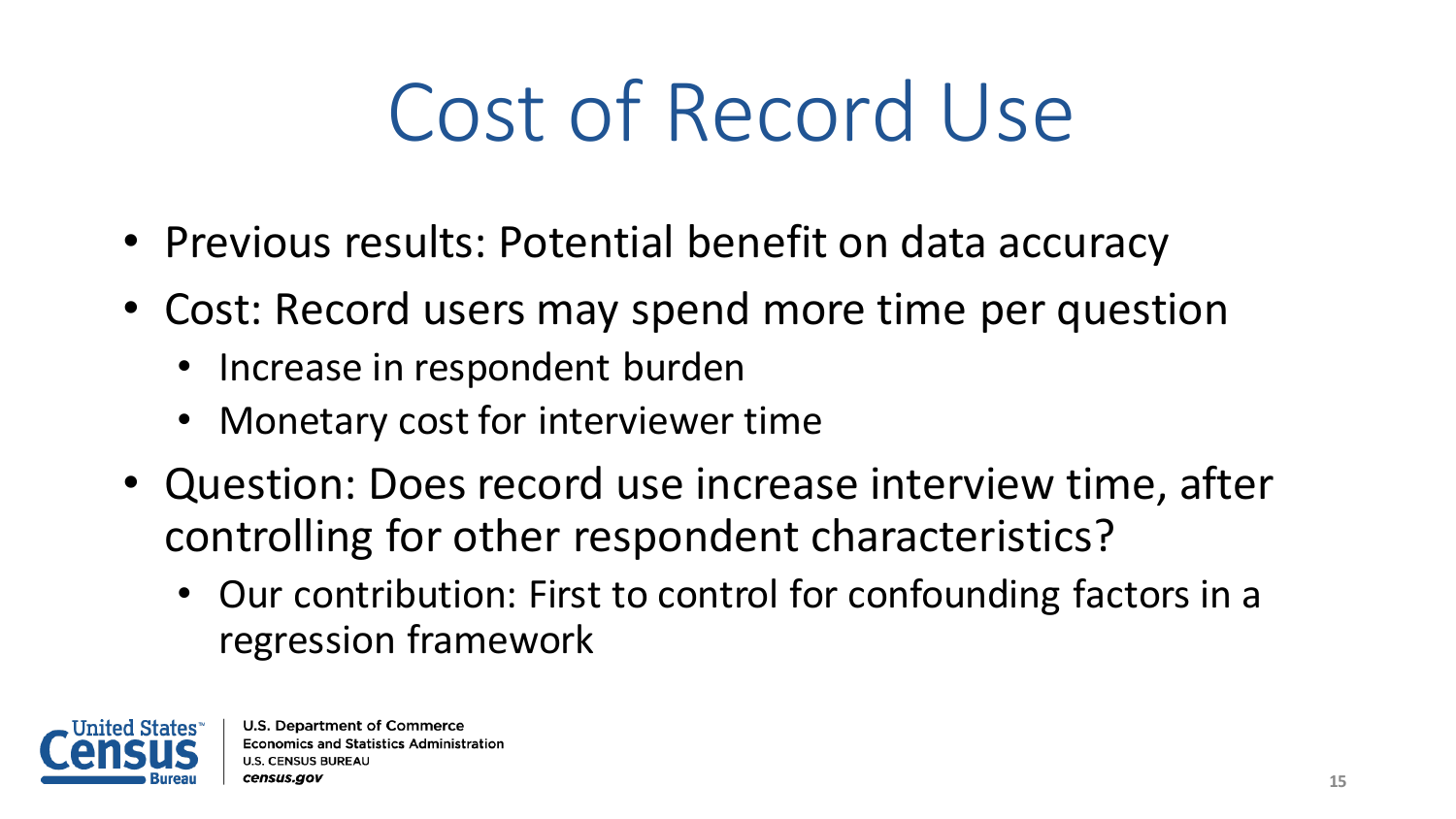#### Regression for Seconds Spent Per Question for the Asset Income and Value Section

|                                    | <b>Seconds Per Question</b> |
|------------------------------------|-----------------------------|
| <b>Record Use</b>                  | ***3.499                    |
|                                    | (0.100)                     |
| Time Per Question in               | *** 0.580                   |
| <b>Other Sections (Seconds)</b>    | (0.014)                     |
| Interviewer's Time Per Question in | ***0.310                    |
| <b>Other Sections (Seconds)</b>    | (0.017)                     |
| <b>Item Nonresponse Rate</b>       | $***-3.196$                 |
|                                    | (0.190)                     |
| <b>Rounding Average</b>            | ***-4.670                   |
|                                    | (0.195)                     |
| N. Observations (Rounded)          | 48,500                      |
| Source: 2014 SIPP panel            |                             |



**Economics and Statistics Administration U.S. CENSUS BUREAU** 

census.gov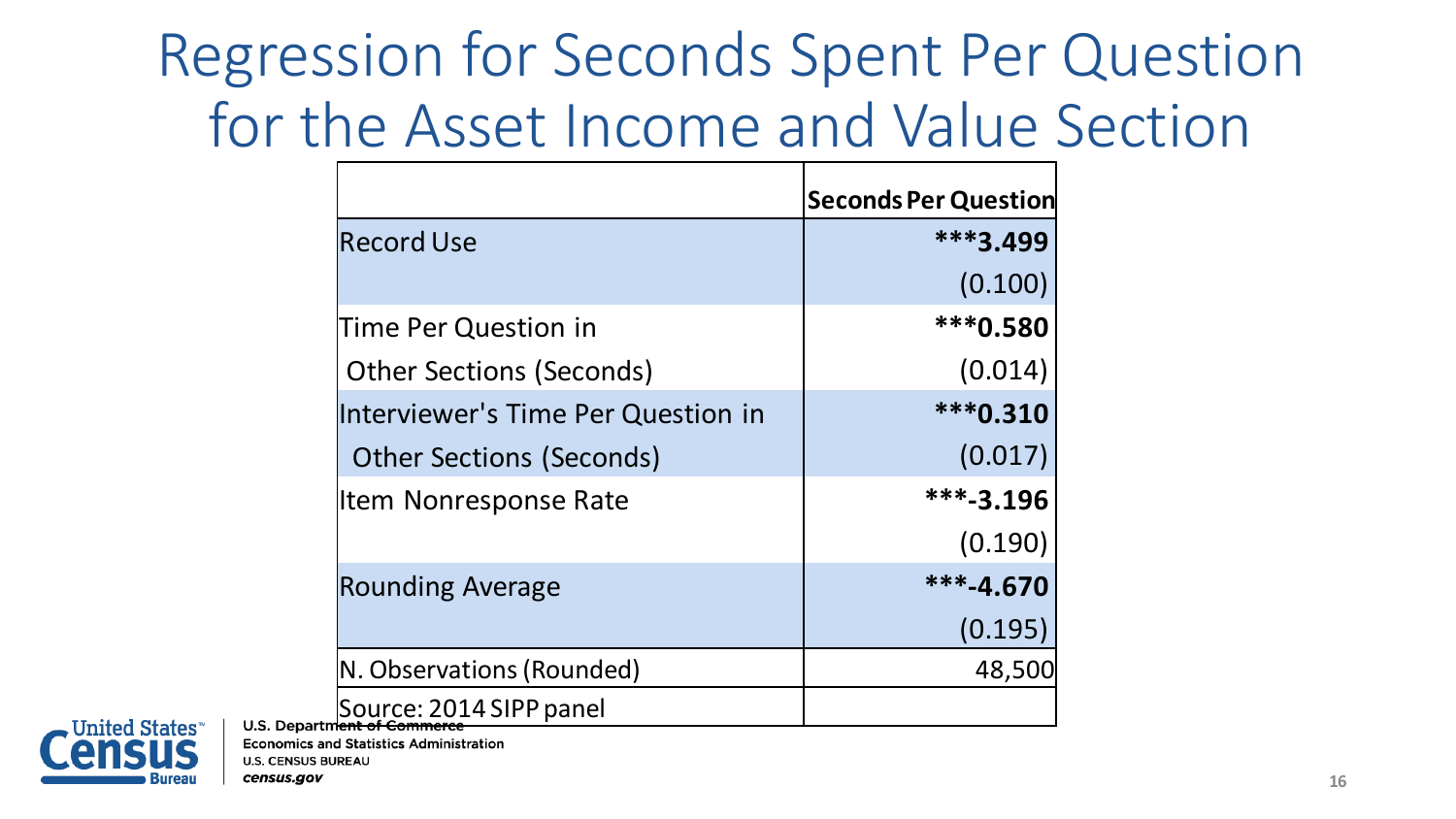#### Regression for Seconds Spent Per Question for the Asset Income and Value Section

|                   | <b>Seconds Per Question</b>                                         |  |  |
|-------------------|---------------------------------------------------------------------|--|--|
| <b>Record Use</b> | $***3.499$                                                          |  |  |
|                   | (0.100)                                                             |  |  |
|                   | Record users<br>spend an extra<br>3.5 seconds per<br>asset question |  |  |

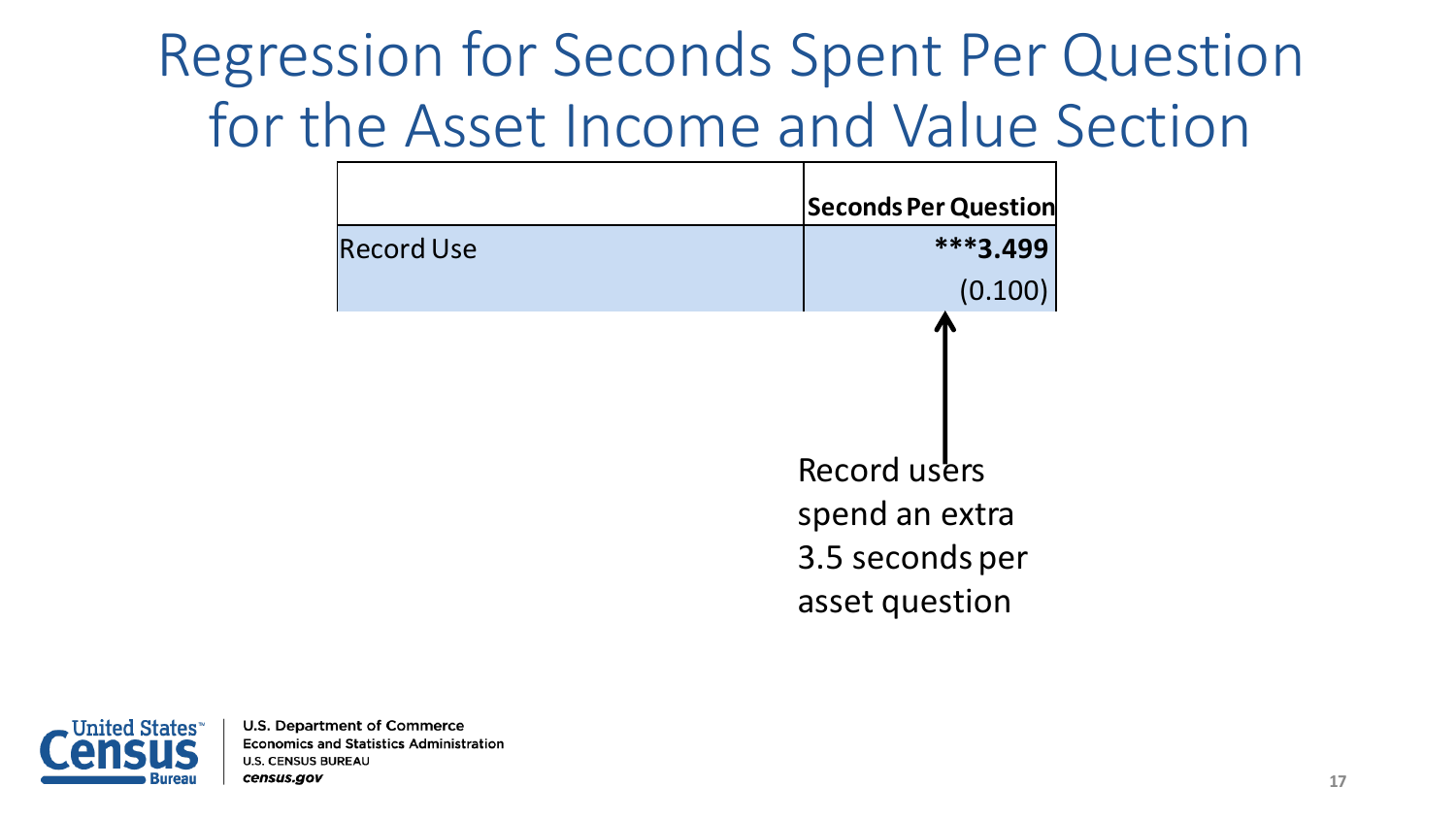#### Regression for Seconds Spent Per Question for the Asset Income and Value Section

|                        | Record Use                                                                                                                                                                                                                                        | <b>Seconds Per Question</b>                                         | ***3.499<br>(0.100 |
|------------------------|---------------------------------------------------------------------------------------------------------------------------------------------------------------------------------------------------------------------------------------------------|---------------------------------------------------------------------|--------------------|
| $\bullet$<br>$\bullet$ | Average number of asset value & income<br>questions: 16.02<br>Average length of personal interview:<br>41.65 minutes<br>• Records users spend an extra 0.93<br>minutes in the asset section<br>• Record use increases interview<br>length by 2.2% | Record users<br>spend an extra<br>3.5 seconds per<br>asset question |                    |

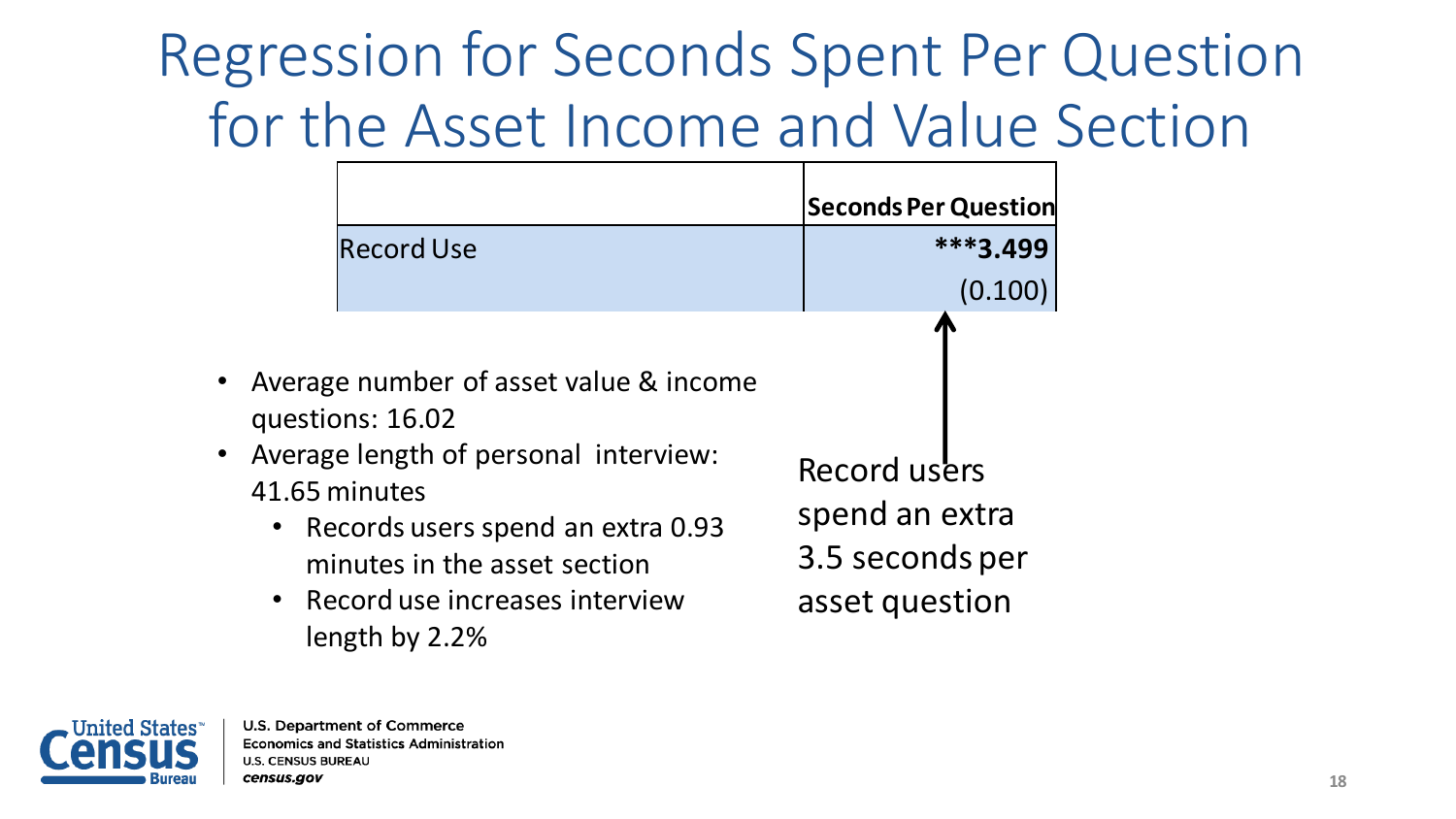### Conclusion

- Our Study: First large scale comparison of survey to administrative data to determine whether record use is associated with improved data quality
- Record use associated with an 21 to 43 percent decrease in measurement error
- Record use associated with spending an extra 3.5 seconds on each asset question
- Record use increases interview length by 2.2%